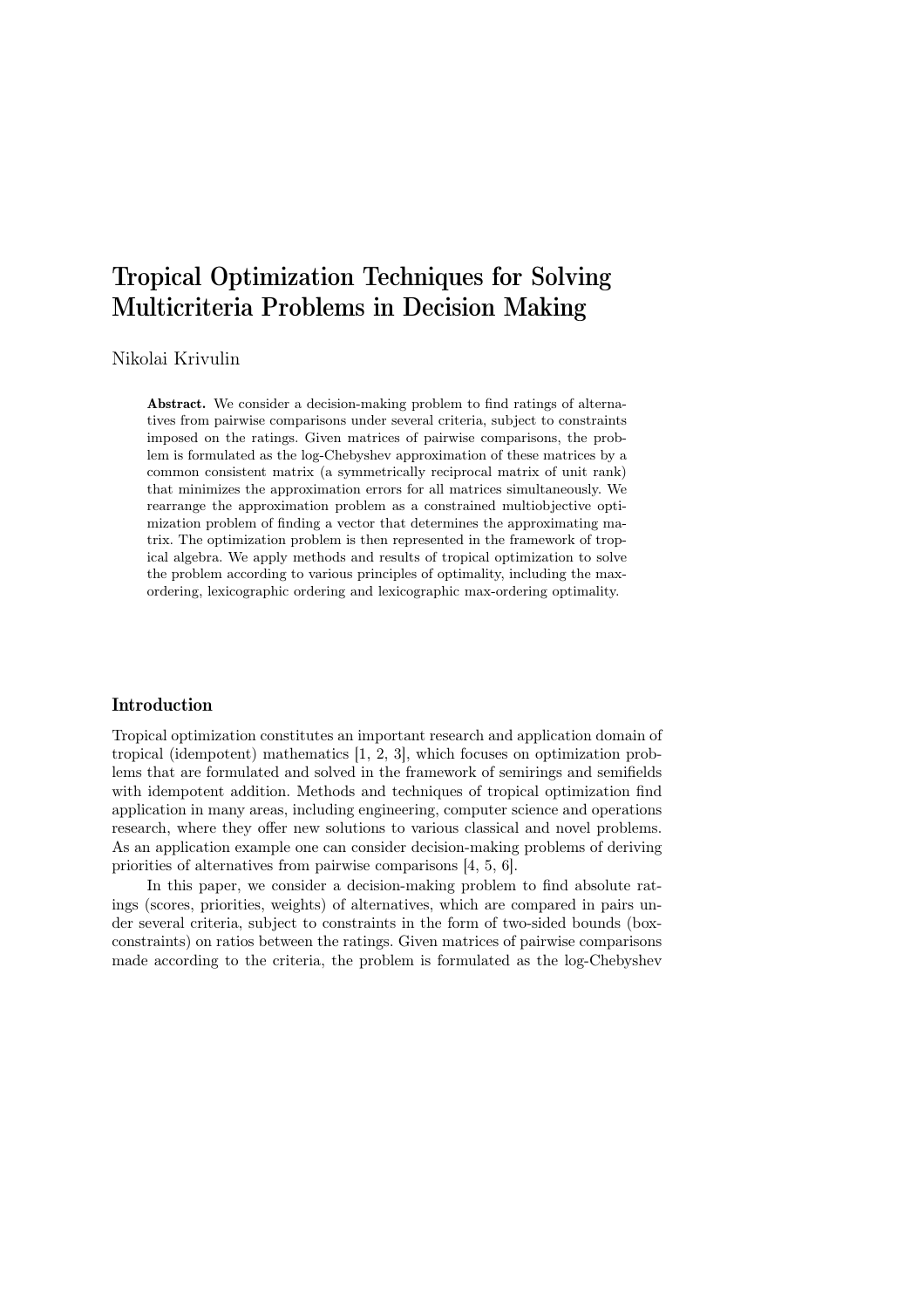#### 2 Nikolai Krivulin

approximation of these matrices by a common consistent matrix (a symmetrically reciprocal matrix of unit rank) that minimizes the approximation errors for all matrices simultaneously. We rearrange the approximation problem as a constrained multiobjective optimization problem of finding a vector that determines the approximating consistent matrix.

The optimization problem is then represented in the framework of tropical algebra. We apply methods and results of tropical optimization to handle the multiobjective optimization problem according to various principles of optimality [7, 8]. Complete solutions in the sense of the max-ordering, lexicographic ordering and lexicographic max-ordering optimality are obtained, which are given in a compact vector form ready for formal analysis and efficient computation.

#### 1. Single-Criterion Pairwise Comparison Problem

Suppose that  $n$  alternatives are compared in pairs, which results in a pairwise comparison matrix  $\mathbf{C} = (c_{ij})$  where the entry  $c_{ij} > 0$  shows that alternative i is  $c_{ij}$  times more preferable than alternative j. The matrix  $C$  is assumed to be symmetrically reciprocal, which means that  $c_{ij} = 1/c_{ji}$  for all  $i, j = 1, ..., n$ . Given a pairwise comparison matrix  $C$ , the problem of interest is to calculate individual ratings (scores, priorities, weights) of alternatives.

A pairwise comparison matrix  $C$  is referred to as consistent if the condition  $c_{ij} = c_{ik}c_{ki}$  holds for all i, j, k. If a pairwise comparison matrix C is consistent, then it is not difficult to verify that there exists a positive vector  $\mathbf{x} = (x_i)$  whose entries determine the entries of C by the relation  $c_{ij} = x_i/x_j$  valid for all i, j. It directly follows from this relation that the vector  $x$ , which is defined up to a positive factor, can be taken as a vector of absolute ratings of alternatives and thus gives the solution of the pairwise comparison problem.

The matrices of pairwise comparisons that appear in real-world problems are commonly not consistent, which makes the problem of evaluating absolute ratings nontrivial. The solution techniques available to handle the problem include heuristic methods that do not guarantee the optimality of solution, but offer results acceptable in practice, and approximation methods that provide mathematically justified optimal solutions, which however can involve difficult computations.

An approximation technique that minimizes the Chebyshev distance in logarithmic scale (a log-Chebyshev approximation) are proposed in [4]. The method is to find positive vectors  $\mathbf{x} = (x_i)$  that solve the problem

$$
\min_{\mathbf{x} > \mathbf{0}} \quad \max_{1 \leq i,j \leq n} \left| \log c_{ij} - \log \frac{x_i}{x_j} \right|.
$$

Suppose now that there are constraints imposed on the absolute ratings of alternatives in the form of two-sided bounds on ratios between the ratings. Given a matrix  $\mathbf{B} = (b_{ij})$  where  $b_{ij} \geq 0$  shows that alternative i must be considered not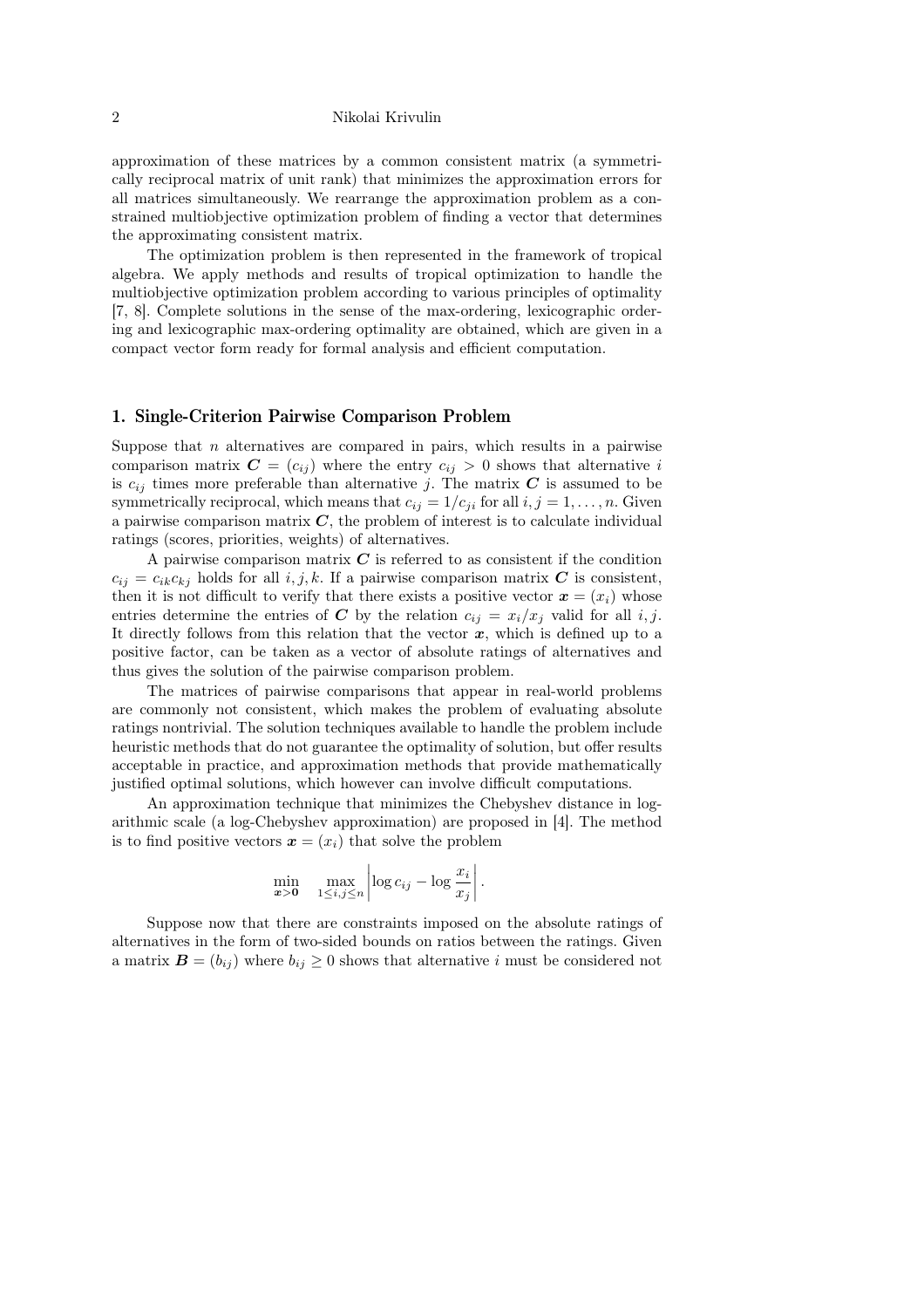less than  $b_{ij}$  times better than j, the constraints are given by the inequalities

$$
\max_{1 \le j \le n} b_{ij} x_j \le x_i, \qquad i = 1, \dots, n.
$$

Observing that the logarithm to a base greater than 1 monotonically increases, one can rewrite the objective function in the problem as

$$
\max_{1 \le i,j \le n} \left| \log c_{ij} - \log \frac{x_i}{x_j} \right| = \log \max_{1 \le i,j \le n} \frac{c_{ij} x_j}{x_i}.
$$

The logarithmic function on the left-hand side attains its maximum where its argument is maximal, which allows us to remove the logarithm from the objective function to solve the equivalent problem

$$
\min_{\mathbf{x} > \mathbf{0}} \max_{1 \le i,j \le n} \frac{c_{ij} x_j}{x_i};
$$
\n
$$
\text{s.t.} \max_{1 \le j \le n} b_{ij} x_j \le x_i, \qquad i = 1, \dots, n.
$$

## 2. Multicriteria Pairwise Comparison Problems

Assume that  $n$  alternatives are compared in pairs according to  $m$  criteria. For each criterion  $l = 1, \ldots, m$ , the results of pairwise comparisons are given by a matrix  $C_l = (c_{ij}^{(l)})$  of order n. The problem is to find a vector  $\boldsymbol{x} = (x_i)$  of ratings subject to constraints given by a matrix  $\mathbf{B} = (b_{ij})$  of order n. Application of the log-Chebyshev approximation technique yields the problem

$$
\min_{\mathbf{x} > \mathbf{0}} \quad \left( \max_{1 \le i, j \le n} \frac{c_{ij}^{(1)} x_j}{x_i}, \dots, \max_{1 \le i, j \le n} \frac{c_{ij}^{(m)} x_j}{x_i} \right);
$$
\n
$$
\text{s.t.} \quad \max_{1 \le j \le n} b_{ij} x_j \le x_i, \qquad i = 1, \dots, n. \tag{1}
$$

In the rest of this section, we consider three common approaches to handle problem  $(1)$ , which result in different procedures to find the solution set X. The solution techniques used are based on the max-ordering, lexicographic ordering and lexicographic max-ordering principles of optimality [7].

#### 2.1. Max-Ordering Solution

Max-ordering optimization aims at minimizing the worst value of the objective functions, and leads to replacing the vector of objective functions by a scalar function given by the maximum of the objective functions (Chebyshev scalarization).

To solve the constrained problem at (1), we define the feasible solution set

$$
X_0 = \left\{ \boldsymbol{x} > \boldsymbol{0} \; : \; \max_{1 \leq j \leq n} b_{ij} x_j \leq x_i, \quad i = 1, \ldots, n \right\}.
$$

We apply the Chebyshev scalarization to form the objective function

 $\langle \rangle$ 

$$
\max_{1 \le l \le m} \max_{1 \le i, j \le n} \frac{c_{ij}^{(l)} x_j}{x_i} = \max_{1 \le i, j \le n} \frac{c_{ij} x_j}{x_i}, \qquad c_{ij} = \max_{1 \le l \le m} c_{ij}^{(l)}.
$$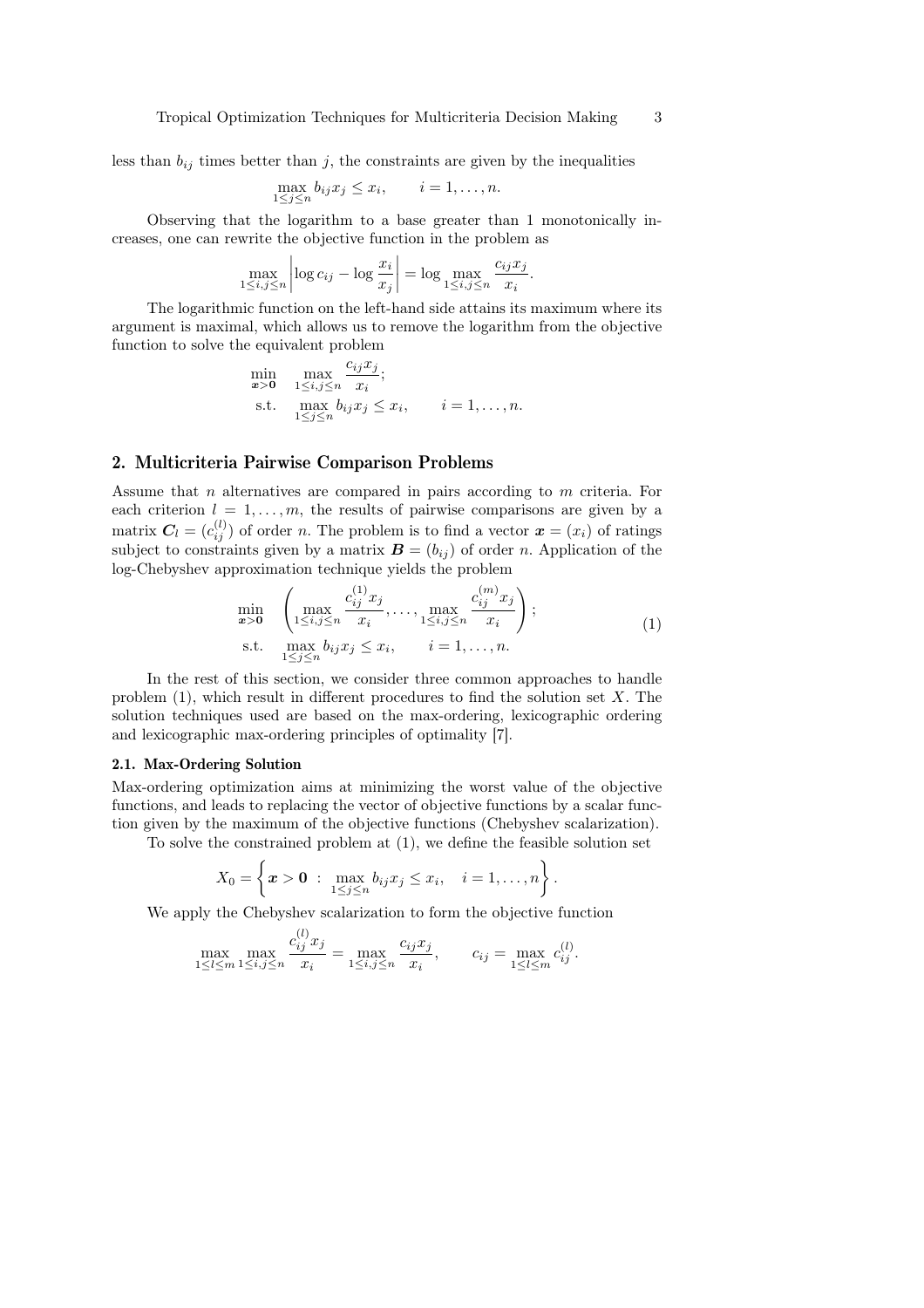#### 4 Nikolai Krivulin

Then, the problem reduces to the constrained minimization problem

$$
\min_{\boldsymbol{x}\in X_0} \quad \max_{1\leq i,j\leq n} \frac{c_{ij}x_j}{x_i},
$$

which is to solve to obtain the max-ordering solution as the set

$$
X_1 = \arg\min_{\mathbf{x} \in \mathbf{X}_0} \max_{1 \le i,j \le n} \frac{c_{ij} x_j}{x_i}.
$$

Note that the solution obtained by the max-ordering optimization is known to be week Pareto-optimal, and becomes Pareto optimal if it is unique [8].

#### 2.2. Lexicographic Ordering Solution

Lexicographic optimization considers the objective functions in a hierarchical order based on some ranking of objectives. Suppose the objectives are numbered in such a way that objective 1 has the highest rank, objective 2 has the second highest and so on. The lexicographic approach first minimizes function 1 and examine the set of solutions obtained. If the solution obtained is unique (up to a positive factor), it is taken as the solution of the overall multiobjective problem. Otherwise function 2 is minimized over all solutions of the first problem, and the procedure continues until a unique solution is obtained or the problem with function  $m$  is solved.

To apply this approach, we first take the initial feasible solution set  $X_0$  defined above, and then obtain the solution set  $X_s$  for each problem

$$
\min_{\boldsymbol{x}\in X_{s-1}} \quad \max_{1\leq i,j\leq n} \frac{c_{ij}^{(s)}x_j}{x_i}, \qquad s=1,\ldots,m.
$$

The solution procedure stops as soon as the set  $X_s$  consists of a single solution vector or all m scalar objective functions are examined. The last found set  $X_s$  is taken as the lexicographic solution for the problem.

## 2.3. Lexicographic Max-Ordering Solution

This approach combines the lexicographic ordering and max-ordering into one procedure that improves the accuracy of the assessment provided by the max-ordering approach. The procedure consists of several steps, each of which finds the maxordering solution of a reduced problem that has a lower multiplicity of objectives and smaller feasible set. The first solution step coincides with the above described max-ordering solution of the constrained problem with  $m$  objectives and the feasible solution set given by the constraints. Each subsequent step takes the solution from the previous step as a current feasible solution set and selects objectives that can be further minimized over the current feasible set, to incorporate into the current vector objective function. A scalar objective function is included in the current function if it has its minimum value over the current feasible set below the minimum of the objective function at the previous step.

To describe the solution, we use the symbol  $I_s$  to denote the set of indices of scalar objective functions involved at step s. We initially set  $I_0 = \{1, \ldots, m\}$  and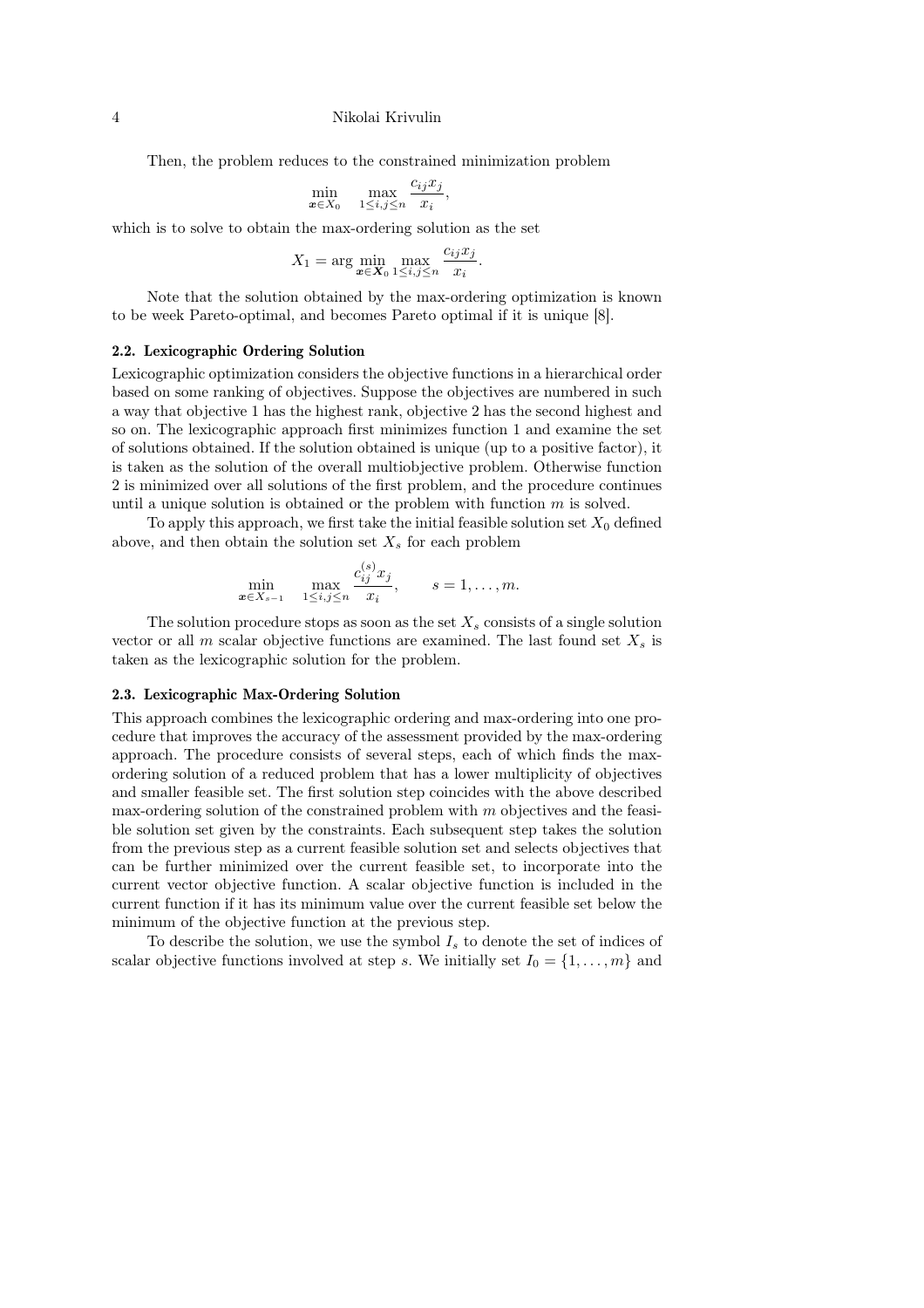define  $X_0$  as above. At each step s, we need to solve the problem

$$
\min_{\mathbf{x}\in X_{s-1}} \max_{l\in I_{s-1}} \max_{1\le i,j\le n} \frac{c_{ij}^{(l)}x_j}{x_i}, \qquad s=1,\ldots,m.
$$

where  $X_{s-1}$  denotes the solution set of the problem at step  $s-1$ .

With the minimum value of the objective function at step s denoted by  $\theta_s$ , we define the index set as follows:

$$
I_s = \left\{ l \in I_{s-1} : \ \theta_s > \min_{\mathbf{x} \in X_s} \max_{1 \le i,j \le n} \frac{c_{ij}^{(l)} x_j}{x_i} \right\}.
$$

The procedure is completed if either the set  $X_s$  reduces to a single solution vector, the condition  $I_s = \emptyset$  holds or all m objective functions are examined.

Below, we show how the solutions offered by the above methods can be represented in explicit analytical form using methods and result of tropical mathematics.

#### 3. Preliminary Algebraic Definitions and Notation

Consider a tropical (idempotent) semifield that is defined as the set of nonnegative reals equipped with addition ⊕ given by the maximum as  $x \oplus y = \max(x, y)$ , and multiplication denoted and defined as usual. Addition is idempotent since  $x \oplus x = \max(x, x) = x$ , and has 0 as the neutral element. Multiplication has 1 as the neutral element, is invertible for all nonzero x and distributes over addition. This tropical semifield is commonly referenced to as the max-algebra.

Matrices and vectors over the max-algebra are routinely introduced. Matrix and vector operations follow the standard entrywise rules with the scalar addition + replaced by  $\oplus$ . The conjugate of a column vector  $\mathbf{x} = (x_j)$  is the row vector  $\boldsymbol{x}^- = (x_j^-)$  where  $x_j^- = x_j^{-1}$  if  $x_j \neq 0$ , and  $x_j^- = 0$  otherwise. The zero vector is denoted by 0, and identity matrix by  $I$ . For any square matrix, the power notation indicates repeated (tropical) multiplication of the matrix by itself.

For any square matrix  $\mathbf{A} = (a_{ij})$  of order n, the trace is given by

$$
\operatorname{tr} \mathbf{A} = a_{11} \oplus \cdots \oplus a_{nn}.
$$

A tropical analogue of the matrix determinant is defined as

$$
\mathrm{Tr}(\boldsymbol{A})=\mathrm{tr}\,\boldsymbol{A}\oplus\cdots\oplus\mathrm{tr}\,\boldsymbol{A}^n.
$$

If  $Tr(A) \leq 1$ , then the Kleene star operator is calculated as

$$
\boldsymbol{A}^* = \boldsymbol{I} \oplus \boldsymbol{A} \oplus \cdots \oplus \boldsymbol{A}^{n-1}.
$$

# 4. Solution of Multicriteria Pairwise Comparison Problems

Consider the multiobjective optimization problem at (1). After rewriting the objective functions and inequality constraints in terms of max-algebra, the problem can be formulated in vector form as follows. Given  $(n \times n)$ -matrices  $C_l$  of pairwise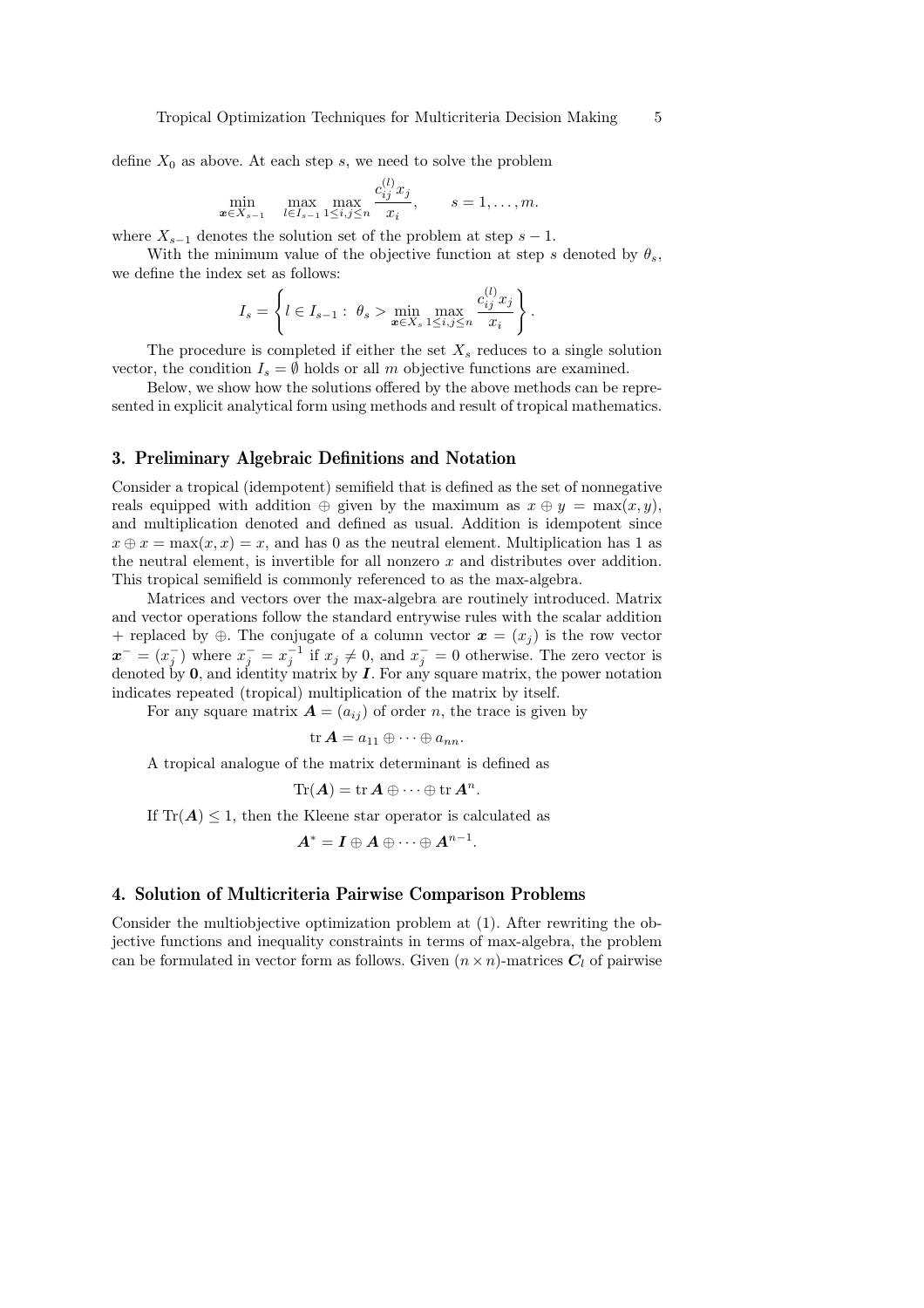#### 6 Nikolai Krivulin

comparisons of n alternatives for criteria  $l = 1, \ldots, m$ , and nonnegative  $(n \times n)$ matrix  $\bf{B}$  of constraints, find positive *n*-vectors  $\bf{x}$  of ratings that solve the problem

$$
\min_{\mathbf{x} > \mathbf{0}} \quad (\mathbf{x}^- \mathbf{C}_1 \mathbf{x}, \dots, \mathbf{x}^- \mathbf{C}_m \mathbf{x});
$$
\n
$$
\text{s.t.} \quad \mathbf{B} \mathbf{x} \le \mathbf{x}. \tag{2}
$$

Below, we offer max-ordering, lexicographic and lexicographic max-ordering optimal solutions to this problem.

#### 4.1. Max-Ordering Solution

We start with a solution obtained according to the max-ordering optimality.

**Theorem 1.** Let  $C_l$  for all  $l = 1, ..., m$  be matrices such that  $\text{Tr}(C_l) \neq 0$ , and **B** be a matrix such that  $\text{Tr}(\mathbf{B}) \leq 1$ . With  $\mathbf{A} = \mathbf{C}_1 \oplus \cdots \oplus \mathbf{C}_m$ , define the scalar

$$
\theta = \bigoplus_{k=1}^n \bigoplus_{0 \leq i_1 + \dots + i_k \leq n-k} \text{tr}^{1/k}(\mathbf{A}\mathbf{B}^{i_1} \cdots \mathbf{A} \mathbf{B}^{i_k})
$$

and matrix

$$
\boldsymbol{G} = (\theta^{-1}\boldsymbol{A}\oplus \boldsymbol{B})^*.
$$

Then, all max-ordering solutions of problem (2) are given in parametric form by

$$
x = Gu, \qquad u \neq 0.
$$

## 4.2. Lexicographic Ordering Solution

The lexicographic ordering technique solves problem  $(2)$  in m steps each minimizing a scalar objective function over a feasible set given by the previous step.

**Theorem 2.** Let  $C_l$  for all  $l = 1, ..., m$  be matrices such that  $\text{Tr}(C_l) \neq 0$ , and **B** be a matrix such that  $\text{Tr}(\mathbf{B}) \leq 1$ . With  $\mathbf{B}_0 = \mathbf{B}$ , define the recurrence relations

$$
\theta_s = \bigoplus_{k=1}^n \bigoplus_{\substack{0 \le i_1 + \dots + i_k \le n-k \\ \mathbf{B}_s = \theta_s^{-1} \mathbf{C}_s \oplus \mathbf{B}_{s-1},}} \text{tr}^{1/k}(\mathbf{C}_s \mathbf{B}_{s-1}^{i_1} \cdots \mathbf{C}_s \mathbf{B}_{s-1}^{i_k}),
$$

and the matrix

$$
\boldsymbol{G}=\boldsymbol{B}_{m}^{*}.
$$

Then, all max-ordering solutions of problem (2) are given by

$$
x = Gu, \qquad u \neq 0.
$$

## 4.3. Lexicographic Max-Ordering Solution

Similar to the lexicographic ordering solution, we handle problem (2) by solving a series of problems, where each problem has a scalar objective function and inequality constraint provided by the solution of the previous problems. The solution obtained in the framework of max-algebra is described as follows.